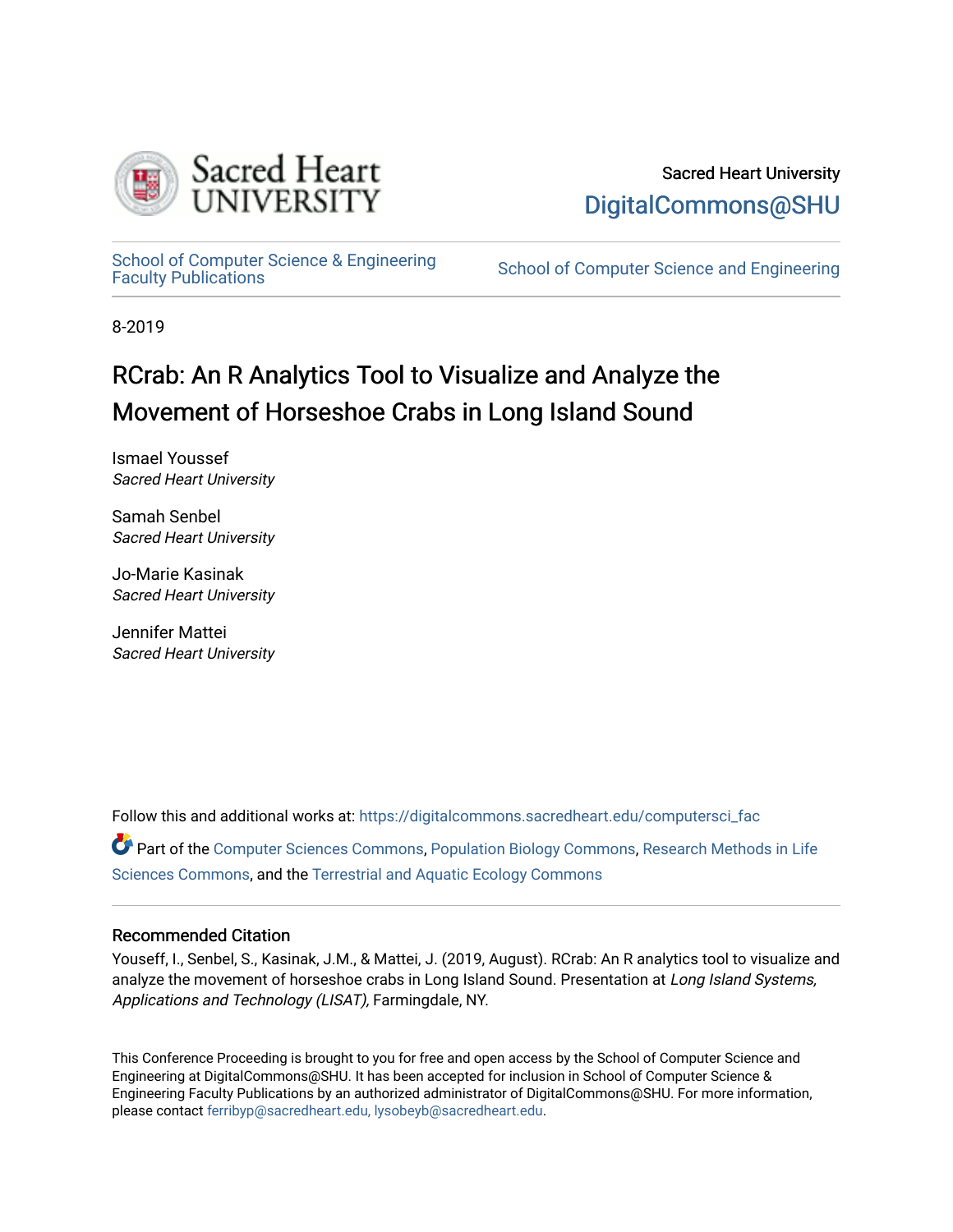### RCrab: **An R Analytics Tool to Visualize and Analyze the Movement of Horseshoe Crabs in Long Island Sound**

Ismael Youssef Valhalla High School Valhalla, NY 10595 ismaely2002@gmail.com

Samah Senbel School of Computer Science and Engineering Sacred Heart University Fairfield, CT, USA senbels@sacredheart.edu

*Abstract***— Mark-recapture programs are important for studying the ecology and population dynamics of wildlife. An R shiny analytics tool was developed to track the movement of horseshoe crabs in Long Island Sound based on tag and resight data. The crabs were tagged and recaptured by volunteers of Project** *Limulus,* **a community-based research program. The dataset contains tag and recapture location information for 14,065 horseshoe crabs over 18 years. The dataset was initially cleaned by removing records with missing, duplicate or incorrect data. A new data structure was developed to save the data and simplify processing: Three dimensions were used, one for the original horseshoe crab tag data, the second for the recapture data, and the third for the mating behavior data recorded both when originally tagged and when found during the recaptures. The R tools enables scientists and the general public to easily produce charts and movement maps based on the dataset. To study horseshoe crab movement, the Long Island Sound area was divided into five major tagging activity areas. Our results show that horseshoe crabs can cross the Sound (from CT to NY and back) and an interesting trend of movement towards the northern and eastern parts of Long Island Sound which correlates with less pollution and human disturbance.** 

*Keywords- mark-recapture; movement analysis; R; shiny app; horseshoe crabs; wildlife ecology; data analytics* 

#### I. INTRODUCTION

Mapping the movement patterns of wildlife species is important to know for their management and conservation. Long-term mark-recapture programs where individuals in a study population are tagged released and then recaptured sometime later is one economical method for determining how individual animals move within and between local areas, migrate across long distances, and change movement patterns over time [12]. This information is used to address environmental challenges such as climate and land use change, effect of pollution, biodiversity loss, and the change in population size of different species [5].

Two main methods of tracking wildlife movement are practiced. The first uses electronic devices attached to animals such as radio transmitters (RFID) or the Global Positioning System (GPS) to track wildlife over large areas. This provides the ability to obtain high-resolution tracking data but is generally better suited for larger animals, short-

Jo-Marie Elisha Kasinak Biology department College of Arts and Science Sacred Heart University Fairfield, CT, USA kasinakj@sacredheart.edu

Jennifer Mattei Biology department College of Arts and Science Sacred Heart University Fairfield, CT, USA matteij@sacredheart.edu

term data collection that depends on battery life of the device and is relatively expensive [6]. The second method is the attachment of a non-electronic visible tag or mark. This simpler method, may be used on most species including those with smaller body size, use trained volunteers (citizen scientists) for reporting recaptures, with tagging programs that may span decades and are much less expensive.



Figure 1: Tagged Horseshoe Crabs in Long Island Sound

The mark, band (often used on birds) or tag is visible with a unique code or number that is attached to the animal. For our study species, the American horseshoe crab (*Limulus polyphemus*), the initial tagging and recording of basic data is a simple process and volunteers can easily participate after a short training period [8]. Often "recapture" is not necessary and the tag can be seen and reported with minimal handling or removing the animal from its habitat. The tag contains reporting information (phone number and email address) for volunteers who find a tagged crab (See Figure 1.). The volunteer reports the unique tag number and location as well as the status of the animal (i.e. dead or alive). The tags are lightweight, durable, very inexpensive, and can be easily attached by trained volunteers, without harming the animal [7]. Thus, large numbers of animals can be tagged over a very large geographical area. The majority of the tagged animals will not be seen again, however our overall recapture rate was 22% which gives us a fair indication of movement patterns over 18 years.

Project *Limulus*[8] is a long-running research program hosted by Sacred Heart University to promote the conservation of horseshoe crabs locally and worldwide through citizen science. People of all ages who live near Long Island Sound learn to tag and collect important data on horseshoe crabs living in the Sound. Hundreds of people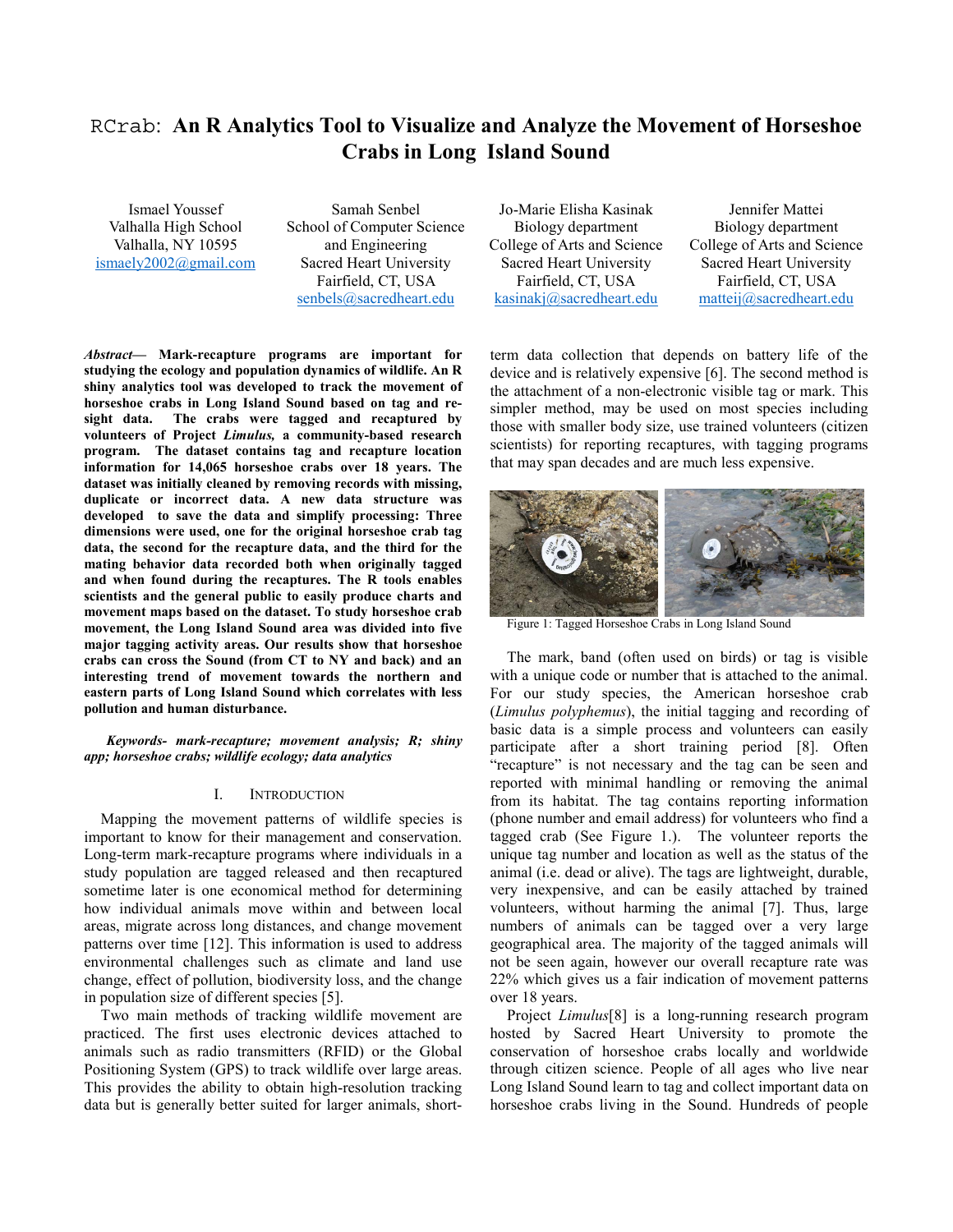have volunteered their time over the 18 years. Adult horseshoe crabs come up on the beaches of Connecticut in mid-May through June to spawn and this is when they are tagged. During tagging the unique number is recorded, along with date, location, sex, number of mates and size. An enormous amount of tracking data has been generated over the years and a tool was developed to perform analytics and chart the horseshoe crabs' movement based on this large dataset. This analysis will inform State wildlife managers about spawning beaches that may need protection from human activity and to generate insight and discover trends in long-term and short-term horseshoe crab movement

#### II. RELATED WORK

A lot of commercial work as well as research advances has been made in the field of animal tracking and movement prediction. However, they all concentrate on tracking large animals fitted by RFID and satellite transmitters. The movement of individual animals are studied and used to predict a general pattern of behavior and movement of the group. Conversely, in our case, where thousands of small animals are tagged only ~20% ever get recaptured. However, the lack of detailed movement data about individual members of the species is made up by the sheer number of animals tracked and the long 18-year tracking period.

Teimouri[14] developed an R program to track the movement of large animals using radio frequency tracking. They study the distribution of events during the day: foraging, resting, or walking. They were able to successfully predict activity by 80% compared to observed behavior.

Etienne[3] developed an interesting intelligent system to predict the movement of mobile objects (animals or otherwise) using a successive feedback loop to learn and update predicted trajectories based on information as it arrives.

Signer[13] developed a R tool ( $amt$ ) similar to ours that track the movement of small animals over time. However, they depend on having multiple locations for each animal to interpolate and analyze the possible trajectories of movement of members of the group. In our case, the opposite case is addressed: lots of animal recapture but the vast majority (80%) has only one recapture. Therefore, it is not possible to predict the movement of one particular crab. Rather, the general movement of the group over space and time is studied.

James-Pirri[4] conducted an interesting study of the movement of horseshoe crabs by using acoustic telemetry and traditional tagging in a semi-enclosed bay on Cape Cod (Pleasant Bay), Massachusetts, USA, to determine seasonal movement patterns. The study covered 70 horseshoe crabs over a two-year period using acoustics and 2000 horseshoe using traditional tags. No long-term analysis was made due to the short period of study.

Wada[15] conducted a similar study on the movement of horseshoe crabs in southern Japan. But once again the

number of studied crabs were very small (20 crabs) over a short period of time, 2 years. Electronic tags were used to provide detailed movement data. This study yielded great information about their mating habits and short-term pattern of movement, although the small sample size makes it unpractical to generalize the results.

#### III. DATA CLEANING AND MODELLING

 The data corpus used in this work is that data log of crab activity collected by scientists, biology students, and citizen scientists over 18 years. This data was in a large one table format with 60 fields and 21,245 records, organized by entry date. An entry was made whenever a crab was recaptured and includes information such as location, condition, mates, and size. There were 12 fields for the mates of the crab at tagging time, and another 12 for the mates found with that crab at recapture time. Most of these field were left empty.

#### *A. Data Cleaning*

We started by doing data cleaning on the dataset: Some horseshoe crabs had recapture data but no initial tagging location, rendering them useless in measuring movement, 461 records are removed for missing tagging information. Also, some horseshoe crabs (621 records) had only the tagging or recapture beach name but no other data. 157 of them were retained by copying the longitude/latitude data from another similar record, and 464 records were discarded.

The next step was to remove duplicate records from the data frame (1311 records). Several of the records (143 records) had recapture dates before the initial tagging date. This is probably a data entry error. These records are discarded as follows:

| crabFiltered\$Date2<-as.Date(crabFiltered\$RecapD, |
|----------------------------------------------------|
| format = $"\$ m/%d/%Y")                            |
| crabFiltered\$Date1 <-as.Date(crabFiltered\$TaqTD, |
| format = $"\$ m/%d/%Y")                            |
| crabFiltered <- subset (crabFiltered,              |
| (crabFiltered\$Date2 - crabFiltered\$Date1) >=0)   |

Several crabs were captured very far away from Long Island Sound, such that it is improbable that they swam there themselves, and were probably transported by humans. Therefore, the scope is limited to those crabs that were recaptured in the Long Island Sound vicinity: CT, NY and RI states.

There was a data entry error where several horseshoe crabs were entered as having two initial tagging locations (904 records). The confusion comes from having two locations as "Town beach", one in Clinton, CT, and one in Old Saybrook, CT. All records were discarded to maintain the integrity of the data. Same problem happened for "West beach" as there were two locations, one in Westbrook, CT, and one in Stratford, CT (138 records):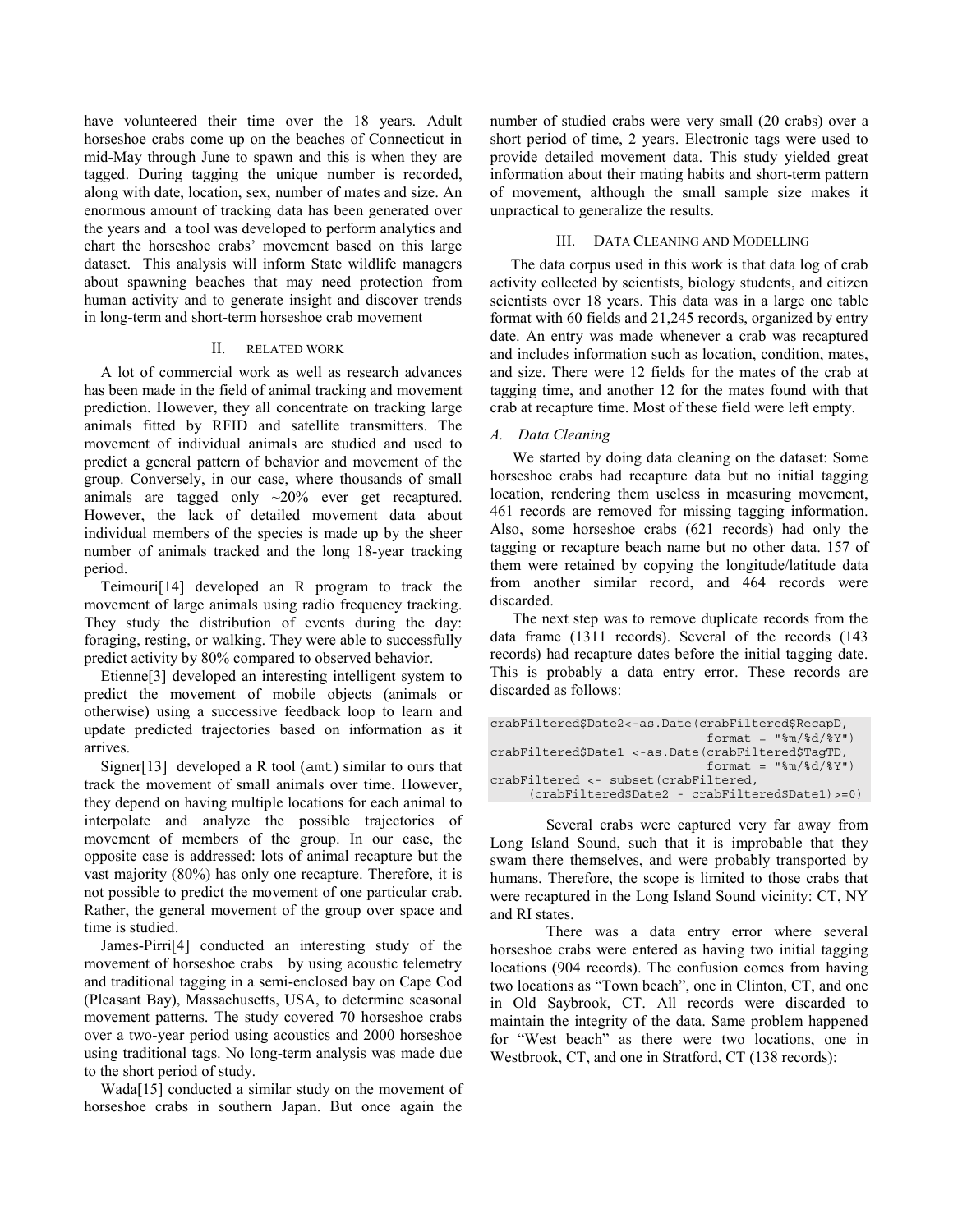| crabFiltered                                        |  |
|-----------------------------------------------------|--|
| crabFiltered[!(crabFiltered\$TaqBeach=="Town Beach" |  |
| crabFiltered\$Recapture.Beach=="Town Beach"), ]     |  |
| crabFiltered                                        |  |
| crabFiltered[!(crabFiltered\$TaqBeach=="West Beach" |  |
| crabFiltered\$Recapture.Beach=="West Beach"), ]     |  |

After discarding all those records, the dataset size got down to 17,788 records about 14,065 different horseshoe crabs.

#### *B. Data Modeling*

After the data cleaning phase, a more suitable structure is designed for the data. The original data structure used is a data frame with a fixed number of columns for all possible data, with new records added with each tagging of an animal or a recapture. This structure is very simple and easy to implement but notoriously hard to analyze and gain insight from.

We propose a three-dimensional data structure to better represent the data and simplify data analytics. The first dimension contains the basic static data about the animal: tag number, date of initial tagging, size, longitude and latitude of tagging, and gender. The second dimension contains information about its subsequent recaptures: date of recapture, longitude and latitude, condition, number of mates founds with it. The third dimensional contains the list of mates' tag numbers it was found with. Figure 2 shows the proposed data structure.



Figure 2. Proposed Data Structure for animal tracking

The first dimension would contain static information about the animal: date of tagging, tag id number, gender, size, tagging longitude, tagging latitude, and a list of recaptures as the related second dimension. Three extra nonstatic fields were added to simplify data analysis as well: Total distance travelled, observation period, and number of recaptures. The distance is calculated using the GeoSphere R library to get an accurate measurement in km.

 The second dimension is a list of the times the animal was recaptured in sequential order of time. It contains information about that recapture: Date, longitude, latitude, condition, number of mates it was found with, and a list of the tag id numbers of the animals it was found with at each recapture. This sub-list of mates is the third dimension.

If an animal is never recaptured, then it would only have the first dimension. To simplify the processing of data in case only the movement of animals is of interest, those animals that had been tagged but had never been recaptured could be saved separately in a flat data structure and be moved to the linked data structure when it is recaptured. Also, if the movement pattern is only of interest, then the third dimension about mates it was found with could be simply ignored.

In this paper, the movement of the horseshoe crabs only is of interest, therefore the third dimension about mates found with each horseshoe crab is ignored, as well as the data for the horseshoe crabs that were never recaptured. The first dimension list contains the following data for 14,065 horseshoe crabs:

- 1. *TagNumber*: A unique Tag Number per horseshoe crab
- 2. *Gender*: Observed gender of horseshoe crab
- 3. *Size*: Prosomal Width measured during tagging.
- 4. *TagDate*: Date when the tag was attached
- 5. *TagLongitude*: Location of tagging
- 6. *TagLatitude*: Location of Tagging
- 7. *TagState*: State where the horseshoe crab was tagged
- 8. *Number of Recaptures*: default is one, if it is more than one, then a second dimension exists for this horseshoe crab.
- 9. *Distance*: Total Distance traveled in Km.
- 10. *Observation period*: difference between tagging date and last recapture.

The second dimension is about the individual crab recaptures. It contains a list of the following fields for all horseshoe crabs:

- 1. *RecapDate*: Date of recapture
- 2. *Recap Longitude*: Location of recapture
- 3. *Recap Latitude*: Location of recapture

4. *Condition*: Observed shell condition of the animal (ranked 1, 2, or 3)

5. *Recapture State*: State where the horseshoe crab was found

6. *List of mate ids* (third dimension)

 The entire R code for data cleaning and modeling is found at [16] as an R markdown document.

#### IV. MOVEMENT ANALYSIS

The software used to analyze the data is the R Programming language [10] and the RStudio development environment [11]. The R shiny library was used to create an online tool for data analysis and visualization. The ggplot2 library was also used for graph rendering and the leaflet library for map generation. The dataset used is the cleanedup and organized data from the previous section.

The left part of the tool [9] is used for input widgets, and the right side for the output charts or maps. The user gets to choose which years to include in the analysis, from 1998 to 2015 using a slide-bar. Then, they can choose if they would like to generate charts or view maps about the horseshoe crab movement data. Figure 3 shows a snapshot of the R shiny app when charts are chosen.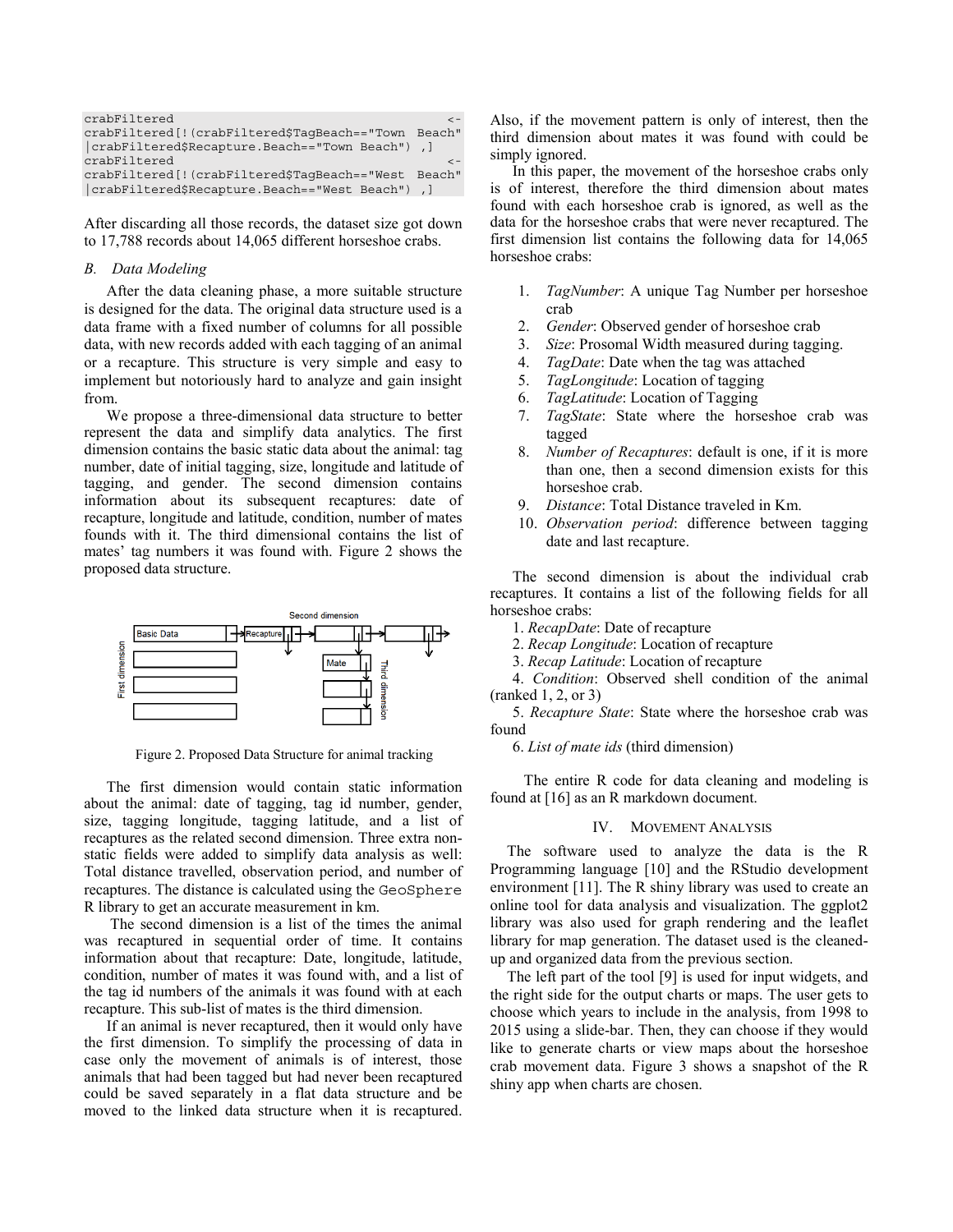

Figure 3: The R shiny analysis tool

The user specifies the field to be used for the xaxis, y-axis, and color using three pull-down menus: Distance Traveled, Observation Period, Initial Longitude, Initial Latitude, Final Longitude, Final Latitude, Number of Recaps, Gender, Tag Date, Recapture Date, Tag State, Recapture State, Tag Year, Recapture Year, Initial Tag region, and Recapture region. The corresponding scatterplot or histogram is plotted using the code:

```
if (input$radio==1) 
       p <- ggplot(dataset2(), 
       aes string(x=xinp, y=yinp)) + geom_point()
if (input$radio==2) { 
       if (xinp=='Dist' | xinp=='ILong' | 
        xinp=='ILat' | xinp=='FLong'| xinp=='FLat') 
            p<- ggplot(dataset2(), 
                 aes string(x=xinp, fill=xinp))
                  + geom_histogram() 
       else 
           p<- ggplot(dataset2(), 
               aes string(x=xinp, fill=xinp))
                 + geom_bar() 
 } 
if (input$color != 'None') 
       if (input$radio==1) 
        p <- p + aes_string(color=cinp) 
       else 
         p <- p + aes_string(fill=input$color) 
print(p)
```
For the mapping aspect of the shiny app, the Long Island Sound was divided into five regions where the most tagging and recapture activity was done. This simplifies the study of the movement of the horseshoe crabs in Long Island Sound. The map in figure 4 shows the five regions color coded as follows: Rye Beach in black, Milford in green, Sandy Point in red, Bluff Point in blue, and Cedar Beach in pink. Any horseshoe crabs outside of these five regions will belong to either "Long Island", that covers areas in New York City and Long Island other than Cedar Beach and Rye Beach, or "Rhode Island" to cover horseshoe crabs in Rhode Island state east of Bluff Point and just outside the Long Island Sound. The longitude and latitude data were used to label each location to one of the seven different regions. This divides our large dataset of 14,065 horseshoe crabs into smaller groups, thereby simplifying the visualization and movement analysis process.



Figure 4: Five main regions of tagging and recapture activity

The R shiny app enables scientists and the general public to track the movement between regions directly from the data, the user chooses the years to study through the slide-bar and enters the required starting location and the recapture location, and the gender to visualize using three pull-down menus. The resulting map shows the individual horseshoe crabs with a red dot as the starting location and a blue dot as its ending location. The user can zoom in and out in the leaflet map as well. Figure 5 shows the movement of horseshoe crabs from Rye Beach region to the Cedar Beach region for all years and genders.



Figure 5: Movement from Rye Beach to Cedar Beach

The leaflet library is used for the map plotting. The following code shows the plotting of the horseshoe crabs' trajectory with two red and blue circles for the initial location and final location, and a simple line connecting them:

```
map <- leaflet() 
map <- addTiles(map) 
for(i in 1: nrow(d1)) {
  map <- addCircles(map, lng=d1[i , "ILong"]
        lat=d1[i,"ILat"],color="red", weight=1) 
  map <- addCircles(map, lng=d1[ i , "FLong"] ,
        lat=d1[i,"FLat"],color="blue", weight=1 ) 
   map <- addPolylines(map, 
       lat = as.numeric(d1[i, c('ILat', 'FLat')]), 
       lng = as.numeric(d1[i, c('ILong','FLong')]), 
       color="black", weight=1) 
     } 
map
```
 The entire R code for charting and mapping is found at [17] as an R markdown document.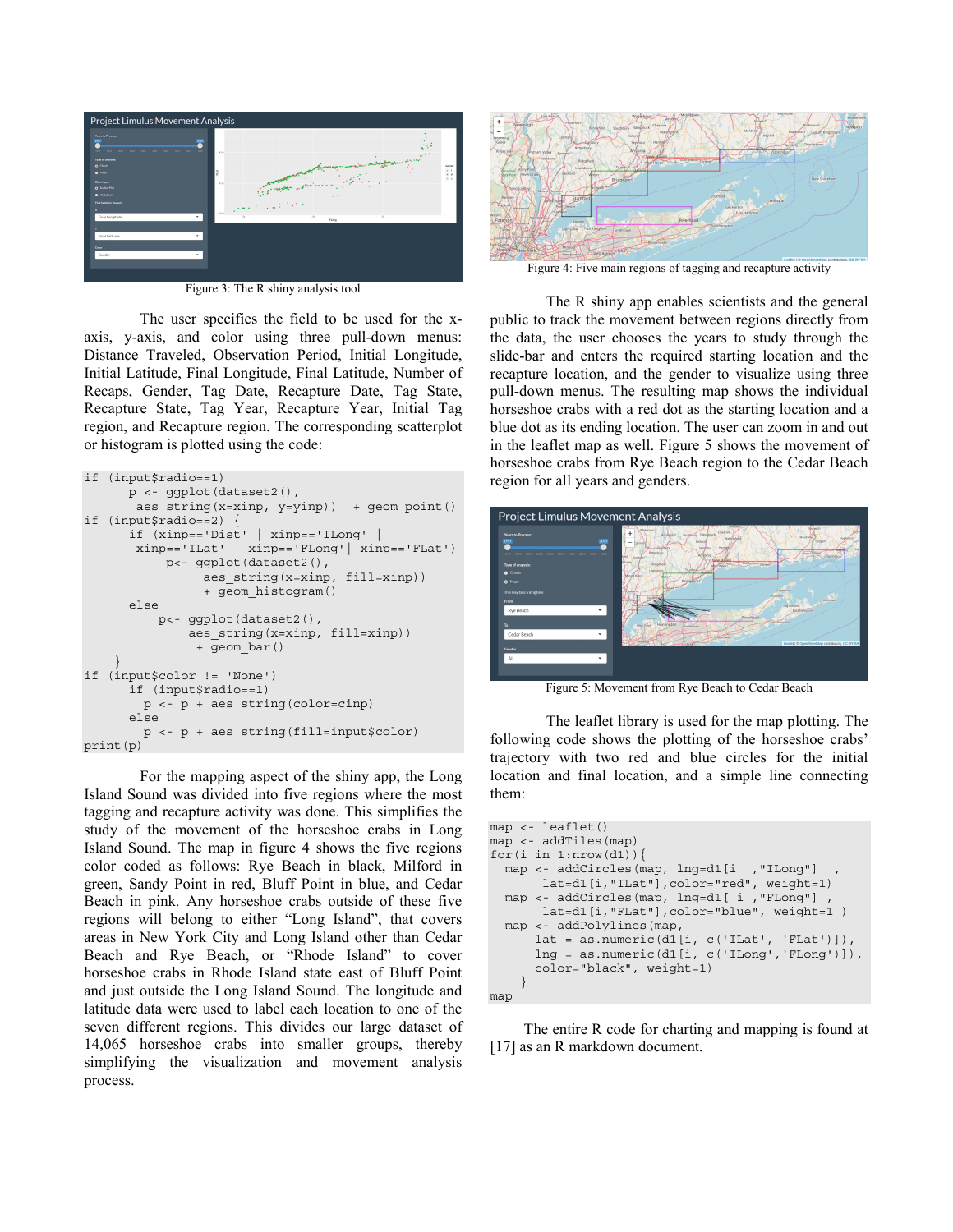#### V. RESULTS

In this section, some of results obtained from using our R shiny tool on the horseshoe crabs are presented. It is important to note that the number of horseshoe crabs tagged each year is different as shown in figure 6. This curve reflects the number of volunteers and the extent of recaptures activity made, and does not reflect on the actual number of horseshoe crabs over the years. Also, note that there were generally at least twice as many male horseshoe crabs as female ones over the years.



Also, the number of horseshoe crabs tagged or recaptured in each region depends on the volunteer's and citizen scientist's population size and activity in each region, and does not reflect the actual number of horseshoe crabs in each region. Table 1 shows the number of horseshoe crabs initially tagged or recaptured in each region. Figure 7 shows the gender distribution in the different regions. The region with the highest female ratio is Bluff Point (37%), and the region with the lowest female ratio is Rye Beach (21%).

Table1: Number of Horseshoe crabs tagged and recaptured

| Milford<br>$\ensuremath{\mathrm{Ryc}}$<br>Beach<br>Region<br>Bluff<br>Point<br>Sandy<br>Point<br>Cedar<br>Beach<br>Long<br>Island<br><b>Rhode</b><br>Island<br>$\frac{1}{5412}$<br>3420<br>3618<br>1343<br>116<br>66<br>90<br>Tagging<br>3159<br>3717<br>5166<br>1167<br>258<br>Recapture<br>318<br>280<br>$4000 -$ |  |
|---------------------------------------------------------------------------------------------------------------------------------------------------------------------------------------------------------------------------------------------------------------------------------------------------------------------|--|
|                                                                                                                                                                                                                                                                                                                     |  |
|                                                                                                                                                                                                                                                                                                                     |  |
|                                                                                                                                                                                                                                                                                                                     |  |
| Gender<br>count<br>F<br>$\overline{M}$<br>$2000 -$<br>$0 -$<br><b>Bluff Point</b><br>Sandy Point<br>Cedar Beach<br>Milford<br>Rye Beach<br>Long Island<br>Rhode Island<br>Figure 7: Tagging gender distribution                                                                                                     |  |

Another observation is that the same horseshoe crab is usually recaptured only once, as shown in figure 8, with 79.4% of horseshoe crabs with one recapture. The maximum number of recaptures was 9 times for horseshoe crab number 182857.



In general, most of the horseshoe crab recapture data showed very little movement with 82% of observed total distance travelled is under 10 km distance and 46% as exactly zero even over long observation periods. Figure 9 shows the distribution of travel distance for all horseshoe crabs Figure 10 shows the numbers of days versus the distance traveled. It can be observed that the distance rarely went above 20 km even over several years. The vertical "bars" are due to the fact that most tagging and recapture activity is done in late spring and early summer of every year.



Figure 9: Total distance travelled for all horseshoe crabs



Figure 10: Distance travelled versus Observation Period